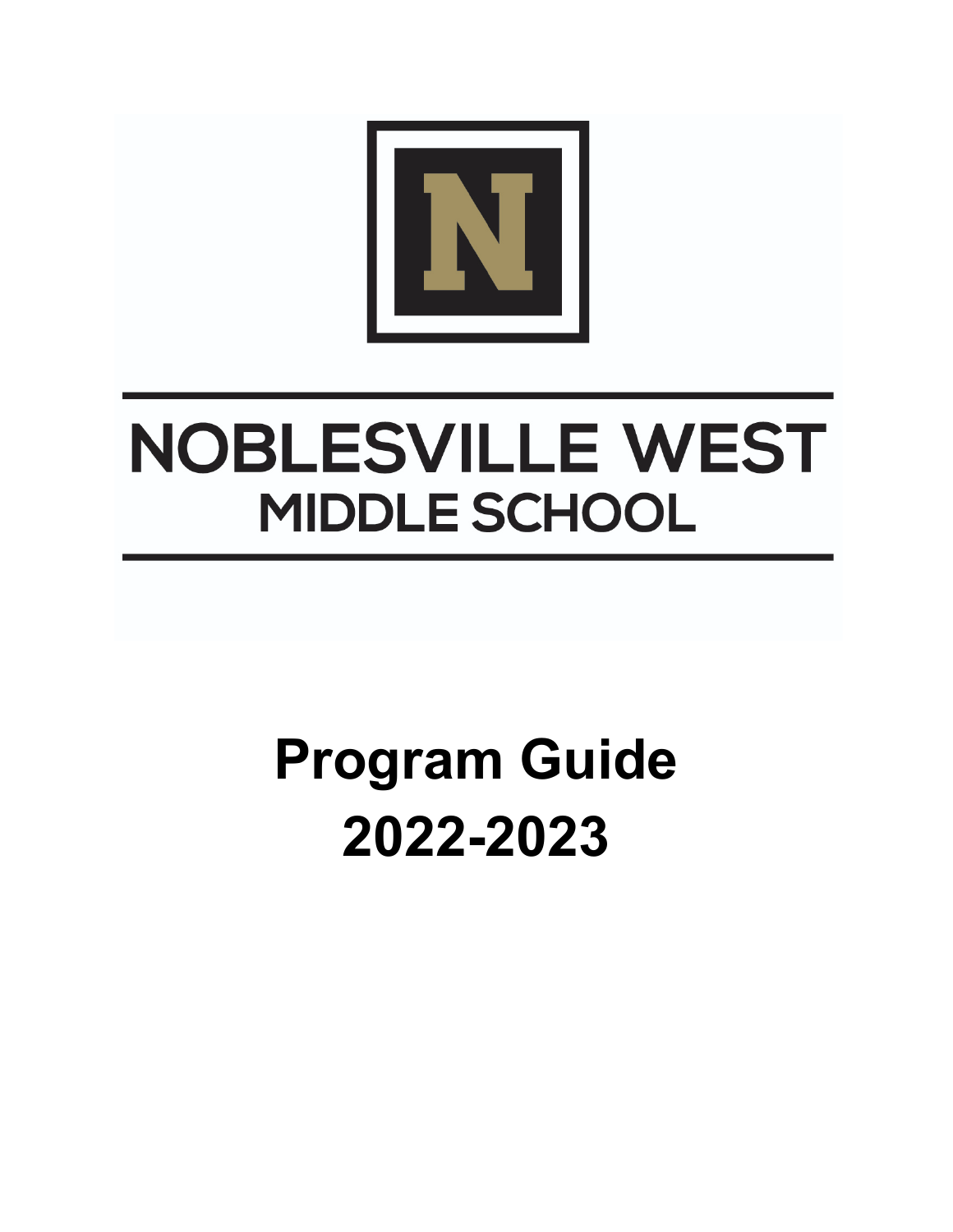# **Noblesville Schools 2022-23 Middle School Program Guide**

This program guide begins with the Vision, Mission, and Commitment Statements for Noblesville East & West Middle Schools, which are the compass for guiding our practices and curriculum for a consistent student experience at both middle schools.

The goal of this document is to give an overview of course descriptions, with directions to locate complete standards

# **VISION**

Students are

- Engaged in intellectual pursuits
- Inspired to challenge the present
- Empowered to adapt, innovate, and succeed today and tomorrow.

# **MISSION STATEMENT**

Students in Noblesville Schools engage in a learner-centered culture that seamlessly integrates future-ready skills through authentic, interdisciplinary experiences supported by strong relationships among students, staff, parents, and the community.

# **OUR COMMITMENT**

Noblesville Middle Schools will offer the most comprehensive, responsive, and effective programs possible to meet the needs of all students, parents, staff, and community. We strive to accomplish these commitments when we:

- $\triangleright$  Meet the academic & developmental needs of all 21st Century learners.
- $\triangleright$  Promote high achievement, involvement, and engagement to lead students to become independent learners.
- $\triangleright$  Provide flexible scheduling and a responsive curriculum that includes student choice.
- $\triangleright$  Give students the opportunity to have a successful, safe transition from elementary through to high school.
- $\triangleright$  Offer extra-curricular activities for growth in the areas of academic, sport and personal skills.

# **TEAMS**

Noblesville Middle Schools use the Team approach to teaching because it: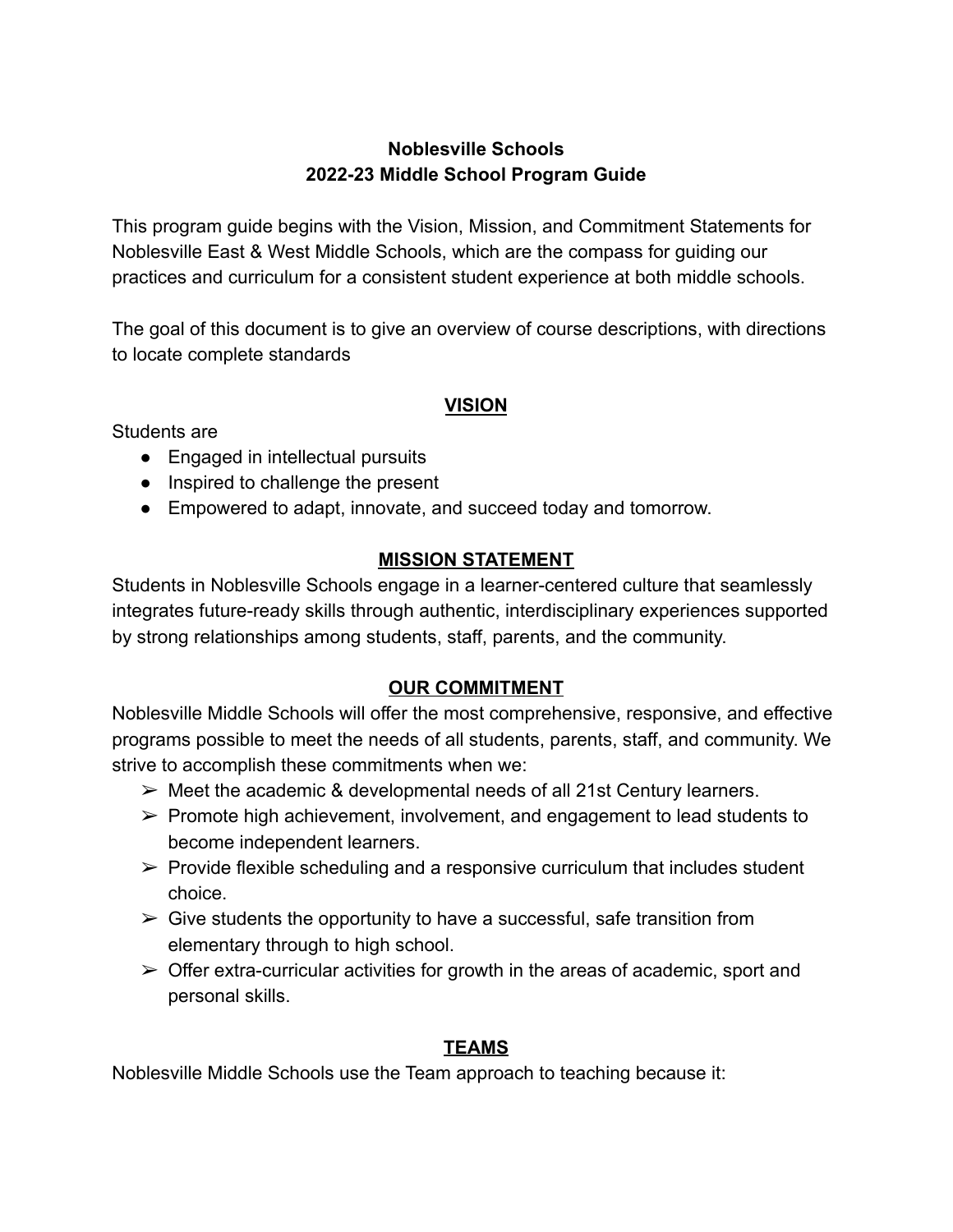- Provides a structure within our middle school to allow staff to better meet the academic, social, and emotional needs of students in a developmentally appropriate manner.
- Helps a large school to feel smaller and more welcoming for students.
- Promotes a sense of belonging, facilitates relationships and rapport between students and staff.

The teams at each grade level are comprised of core area teachers (Language Arts, Math, Science, Social Studies, and Spanish in 8th grade). The teams are heterogeneous – special education and high ability students are on each team.

# **COURSE DESCRIPTIONS**

In the student schedule, you will note that the day is segmented into:

- Core Instruction, which consists of Language Arts, Math, Science, Social Studies, Spanish (8th grade only)
- Diversified Arts, which includes all Art, Music, Wellness, Business/Technology, and Project Lead the Way courses
- Performing Arts, which includes Band, Choir, and Strings Orchestra
- Intervention courses, which is small group instruction that is built into a student's schedule in place of a rotation. The 3 core areas for intervention are: Literacy Lab, Math Lab, and Basic Skills Development. These labs are for students who need additional instruction in specific skill development for core courses.
- Enrichment, which includes the courses available to 7th & 8th grade students to develop and enhance their skills and interests. Students who opt out of enrichment experiences are included in a study hall, called SLT.

ALL Middle School courses are aligned with the Indiana Academic Standards: <https://www.doe.in.gov/standards>

# **LANGUAGE ARTS**

# **Language Arts 6**

The 6th grade Language Arts curriculum focuses on three crucial, interdependent areas: Written Expression, Speaking & Listening, and Reading. Skills that are stressed include critical thinking, writing arguments to defend a claim, use of research, correct grammar, clear & organized writing conventions. Readings are diverse in design, including novels, short stories, poetry and nonfiction. Students practice independent work as well as collaboration within a group.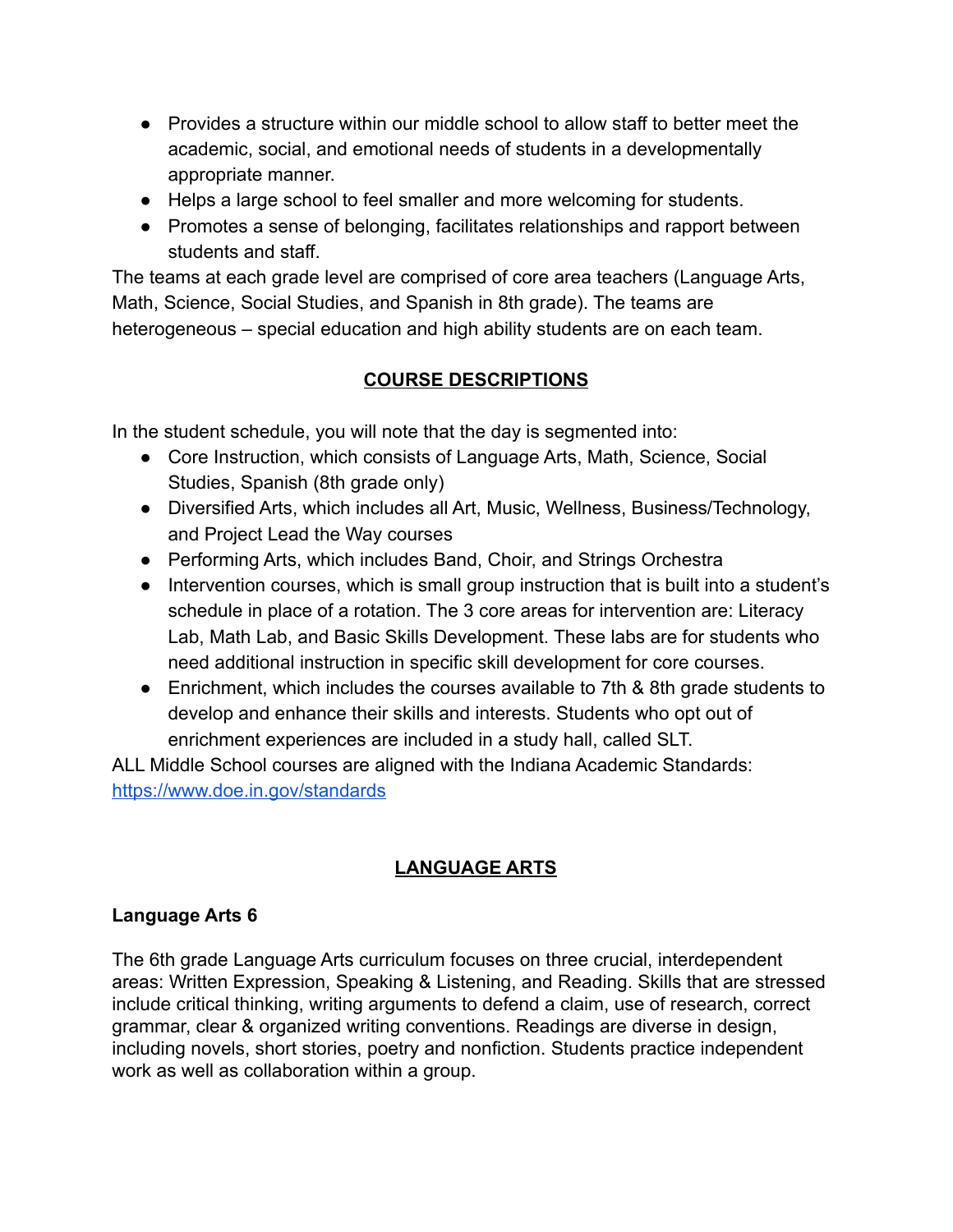## **Bridges Language Arts 6**

Students who have been identified in fifth grade for the Bridges program will participate in Bridges Language Arts 6. This course requires students to work independently and within collaborative groups to critically think and analyze literature in the form of short stories, classical and complex literature, poetry and nonfiction. Students will write narratives, write arguments to defend a claim, write to inform based on research, and write to analyze literature. Students will be working with material that is rigorous and thought provoking, providing them with the ability to work and write at a level that challenges them.

## **Language Arts 7**

Under the umbrella theme of Choices, students will learn and practice strategies that will develop their critical thinking, reading, writing, and speaking / listening skills. Readings, both fiction and non-fiction, include articles, short stories, excerpts, novels, and poems. Most writings and discussions require that students defend their own arguments with evidence from their texts. Units are organized to focus on gaining skills and knowledge as both readers and writers. Specific units include how to "navigate" an existing text as a reader, how to "use" an existing text as a writer, how to "manipulate" an existing text into a new creation to tell a story and how to research information about a great leader in order to give a presentation to an audience . Students will also read independent books consistently throughout the year to practice and apply new skills and knowledge in a workshop format.

## **Bridges Language Arts 7**

Students who have been identified in sixth grade for the Bridges program will participate in Bridges Language Arts 7. Under the umbrella theme of Choices, students will learn and practice strategies that will develop their critical thinking, reading, writing, and speaking / listening skills with a variety of complex and higher-level texts. Students consistently participate in large and small group discussions about their readings and writings, which allows for learning to be interactive and collaborative. Students will often defend their own arguments with specific and thoughtful evidence from texts. Specific unit themes of the course are Navigation, Impact, Transformation, and Influence. Independent reading will also be a consistent occurrence to practice and apply new skills and knowledge. Students will also read independent books consistently throughout the year to practice and apply new skills and knowledge in a workshop format.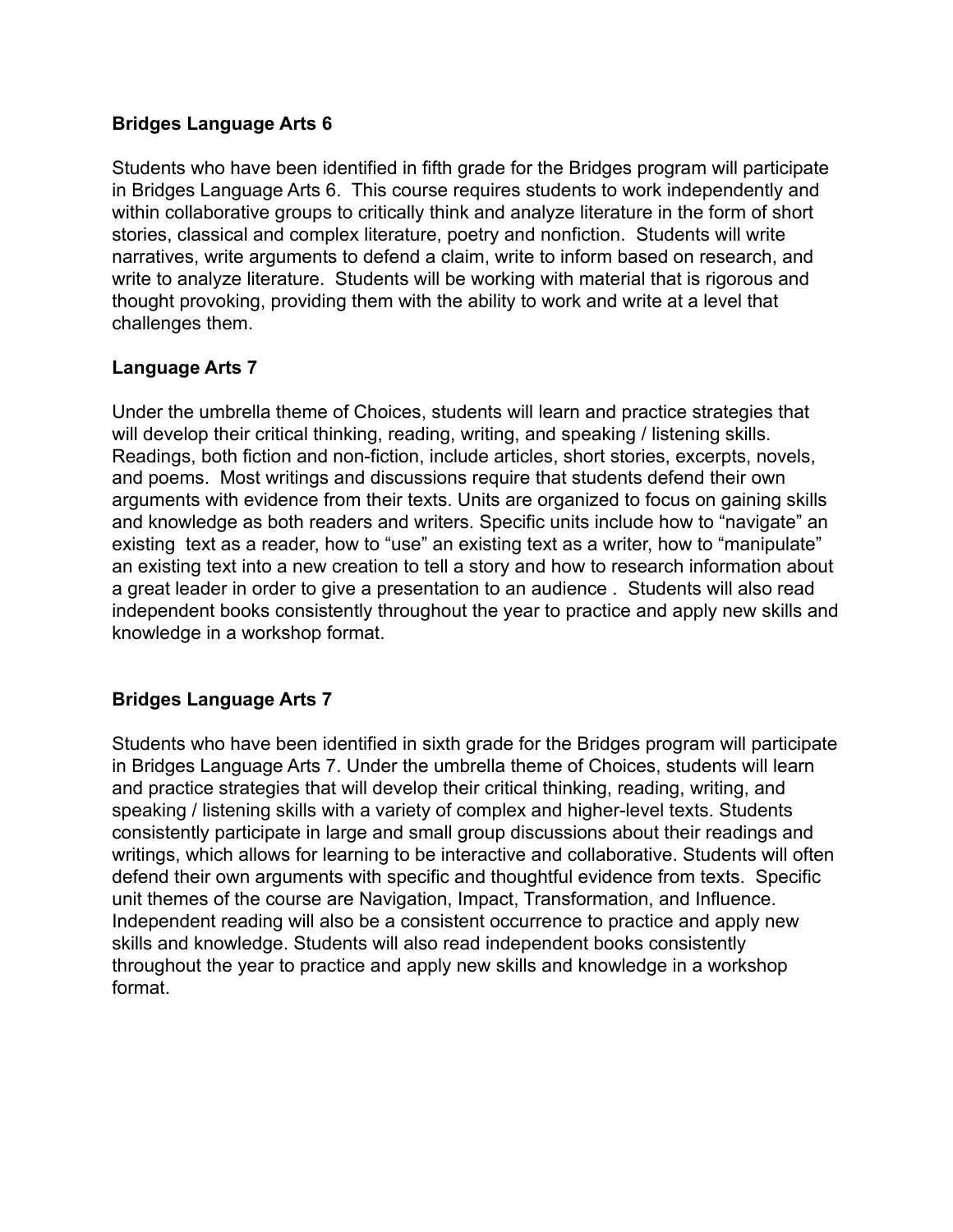### **Language Arts 8**

Language Arts 8 focuses on using instructional strategies, including but not limited to reading/writing workshop, to improve critical thinking, reading, writing, and speaking/listening skills. Texts include articles, short stories, poems, plays, novels and film clips. Students learn to state claims and support them with selectively chosen textual evidence. Likewise, students practice asking leveled questions and drawing their own conclusions. This course is collaborative and students regularly participate in large and small group discussions about their readings and writings.

## **Bridges Language Arts 8**

The theme of this course is Challenges, and the focus is on using strategies to improve critical thinking, reading, writing, and speaking/listening skills. Texts include articles, short stories, poems, plays, novels and film clips. Students learn to state claims and support them with selectively chosen textual evidence. Likewise, students practice asking leveled questions and drawing their own conclusions. This course is collaborative and students regularly participate in large and small group discussions about their readings and writings. Some of the texts in this course, including three book-length texts, are different from what students in the Language Arts 8 course read. These texts present students with challenging and rigorous material that further develops their critical thinking, reading and writing skills.

## **MATH**

## **Noblesville Schools Math Overview 6 – 8**

All math courses follow the Indiana Academic Standards and the curriculum maps for each course. Curriculum maps for each unit contain transfer goals, essential questions, and the knowledge and skills students will be able to apply. Also, within the maps are common assessments and activities.

**Math 6:** This course will follow the Indiana Academic Standards for 6<sup>th</sup> grade math. Students will:

- perform operations on positive and negative integers, decimals, fractions, and mixed numbers.
- find multiples and factors, and solve problems involving ratios, proportions, and percentages.
- construct and evaluate algebraic expressions, solve simple linear equations, and graph and interpret their result.
- identify, describe, and classify the properties of plane and solid geometric shapes and the relationships between them, and investigate geometric relationships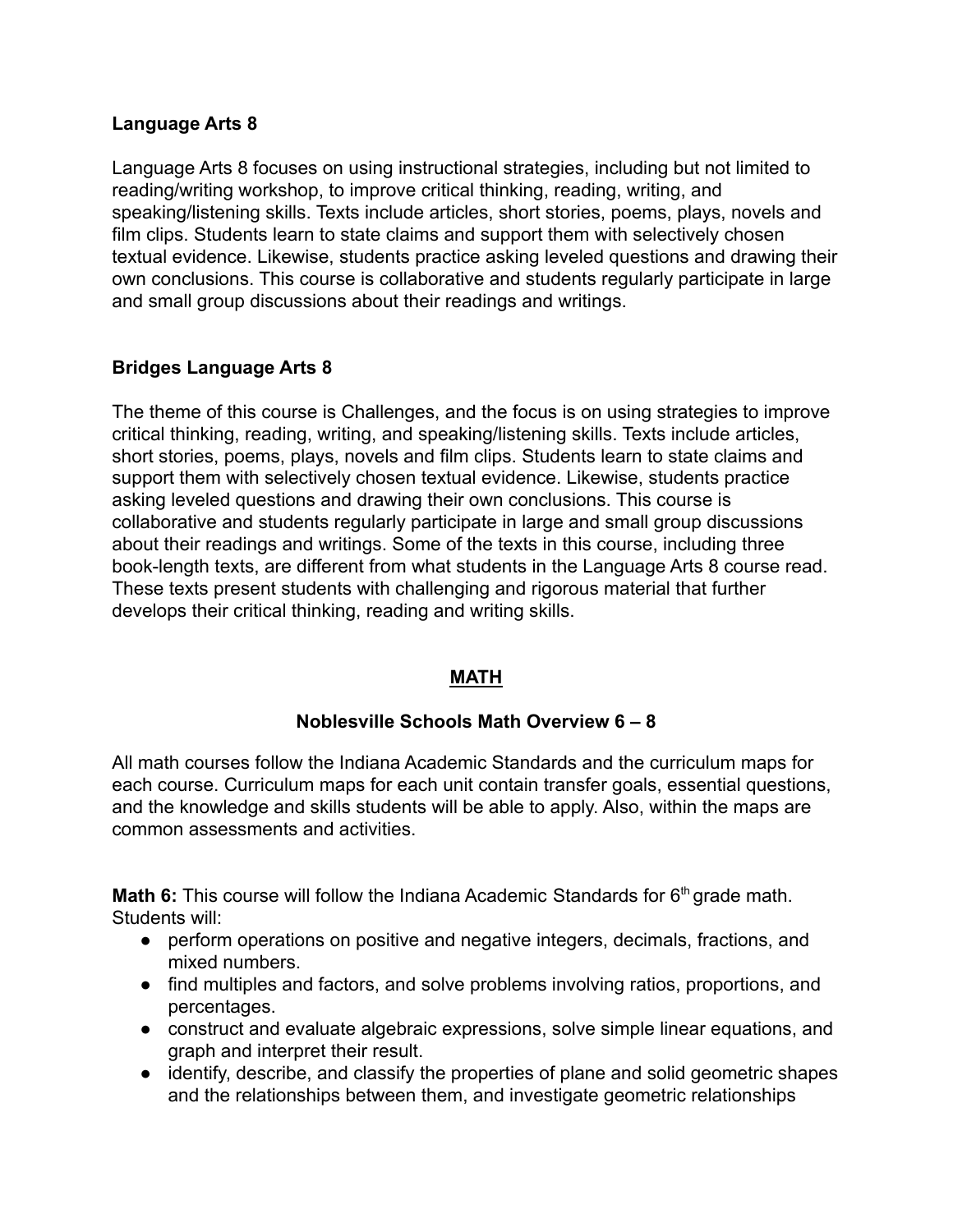algebraically.

- extend their knowledge of plane and solid shapes to measurement and use this understanding to solve problems, including calculating the area of complex shapes, and surface area and volume of rectangular prisms.
- solve problems involving time and money and choose appropriate units in other areas.
- analyze data sets statistically and determine the best way to display the data.

**Math 6 Advanced:** This course will follow all of the Indiana State Standards for 6<sup>th</sup> grade math as well as selected standards for  $7<sup>th</sup>$  grade. Students will:

- perform operations on positive and negative integers, decimals, fractions, and mixed numbers.
- find multiples and factors and solve problems involving ratios, proportions, and percentages.
- construct and evaluate algebraic expressions, solve both one-step and two-step linear equations, and graph and interpret their result.
- identify, describe, and classify the properties of plane and solid geometric shapes and the relationships between them, and investigate geometric relationships algebraically.
- extend their knowledge of plane and solid shapes to measurement and use this understanding to solve problems, including calculating the area of complex shapes, surface area and volume of rectangular prisms.
- analyze and compute measures of common geometric objects including area, circumference, surface area and volume.
- investigate the difference between rational and irrational numbers, and place rational and irrational numbers on a number line.
- solve problems involving time and money and choose appropriate units in other areas.
- analyze data sets statistically and determine the best way to display the data.
- determine probabilities and use them to make predictions.
- use strategies, skills, and concepts throughout the course to find and communicate solutions to problems, and move beyond a particular problem by generalizing it to other situations.

**Math 7/Bridges Math 6:** This course will follow the Indiana Academic Standards for 7<sup>th</sup> grade math. Students will:

- solve problems involving integers, fractions, decimals, ratios, percentages, and square roots, converting between each of these forms as appropriate.
- express quantitative relationships algebraically, using correct terminology, expressions, equations, inequalities, and graphs.
- manipulate plane and solid geometric shapes and use similarity and congruence to solve problems.
- analyze and compute measures of common geometric objects including area,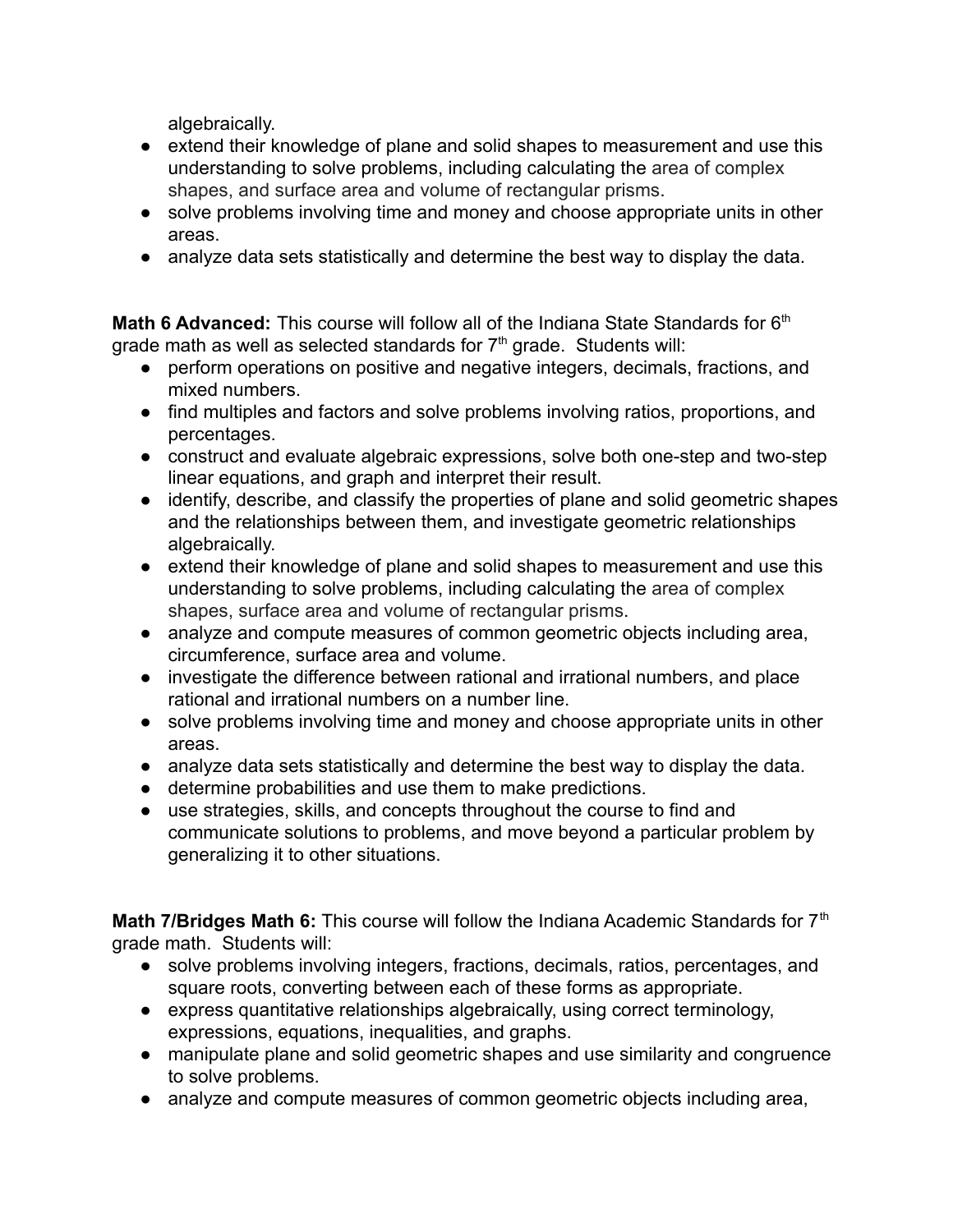circumference, surface area and volume.

- generate and analyze data sets, identifying relationships among variables within a data set.
- determine probabilities and use them to make predictions.
- use strategies, skills, and concepts throughout the course to find and communicate solutions to problems, and move beyond a particular problem by generalizing it to other situations.

**Math 8/Bridges Math 7, Pre-Algebra:** This course will follow the Indiana Academic Standards for  $8<sup>th</sup>$  grade math. Students will:

- extend their knowledge of number sense to rational and irrational numbers and use and understand exponents, powers, and roots.
- solve problems and make computations involving rational numbers, as well as problems involving ratios, proportions, and percentages.
- solve linear equations and inequalities, and extend their previous knowledge of linear expressions to interpret and evaluate expressions with integer powers.
- graph and interpret functions, understanding the concepts of slope and rate of change.
- deepen their understanding of plane and solid geometric shapes and properties by constructing shapes that meet given conditions and by identifying attributes of 3D shapes, and by applying geometric concepts to solve problems.
- apply scale factors to shapes and measurement of shapes, and use this understanding to solve problems.
- generate and analyze data sets, identifying relationships among variables within a data set.
- determine probabilities and use them to make predictions.
- use strategies, skills and concepts throughout the course in finding and communicating solutions to problems, and move beyond a particular problem by generalizing to other situations.

**Bridges Math 7/Bridges Math 8 - Algebra 1:** This course will follow the Indiana Academic Standards for Algebra 1.

Algebra 1 provides a formal development of the algebraic skills and concepts necessary for students to succeed in advanced courses. In particular, the instructional program in this course provides for the use of algebraic skills in a wide range of problem-solving situations. The concept of function is emphasized throughout the course. Topics include operations with real numbers, linear equations and inequalities, relations and functions, polynomials, algebraic fractions, and nonlinear equations.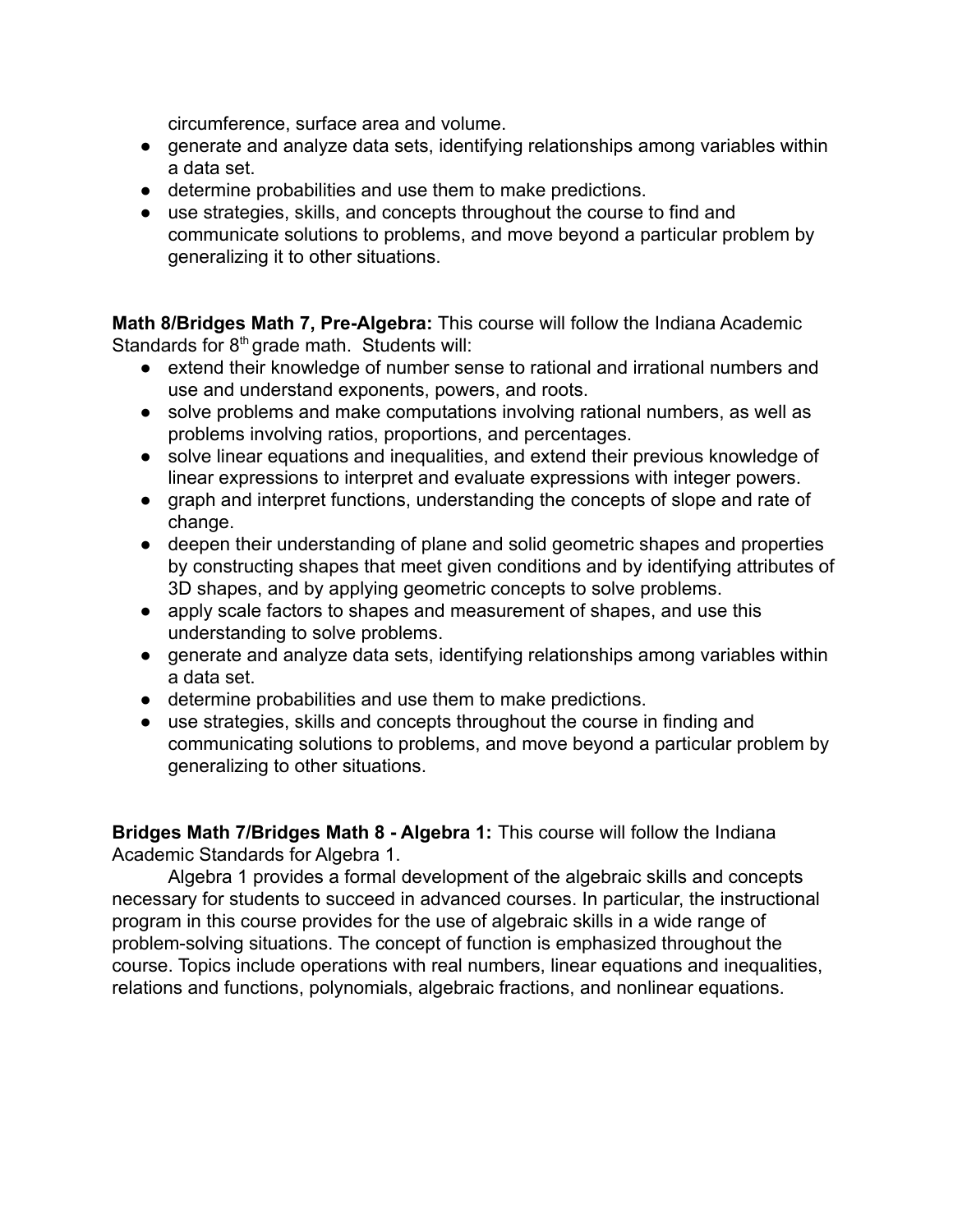**Bridges Math 8, Geometry:** This course will follow the Indiana Academic Standards for Geometry.

Geometry students examine the properties of two- and three-dimensional objects. Proof and logic, as well as investigative strategies in drawing conclusions, are stressed. Properties and relationships of geometric objects include the study of points, lines, angles and planes; polygons, with a special focus on quadrilaterals, triangles, and right triangles; circles; and polyhedral and other solids. Use of graphing calculators and computer drawing programs is encouraged.

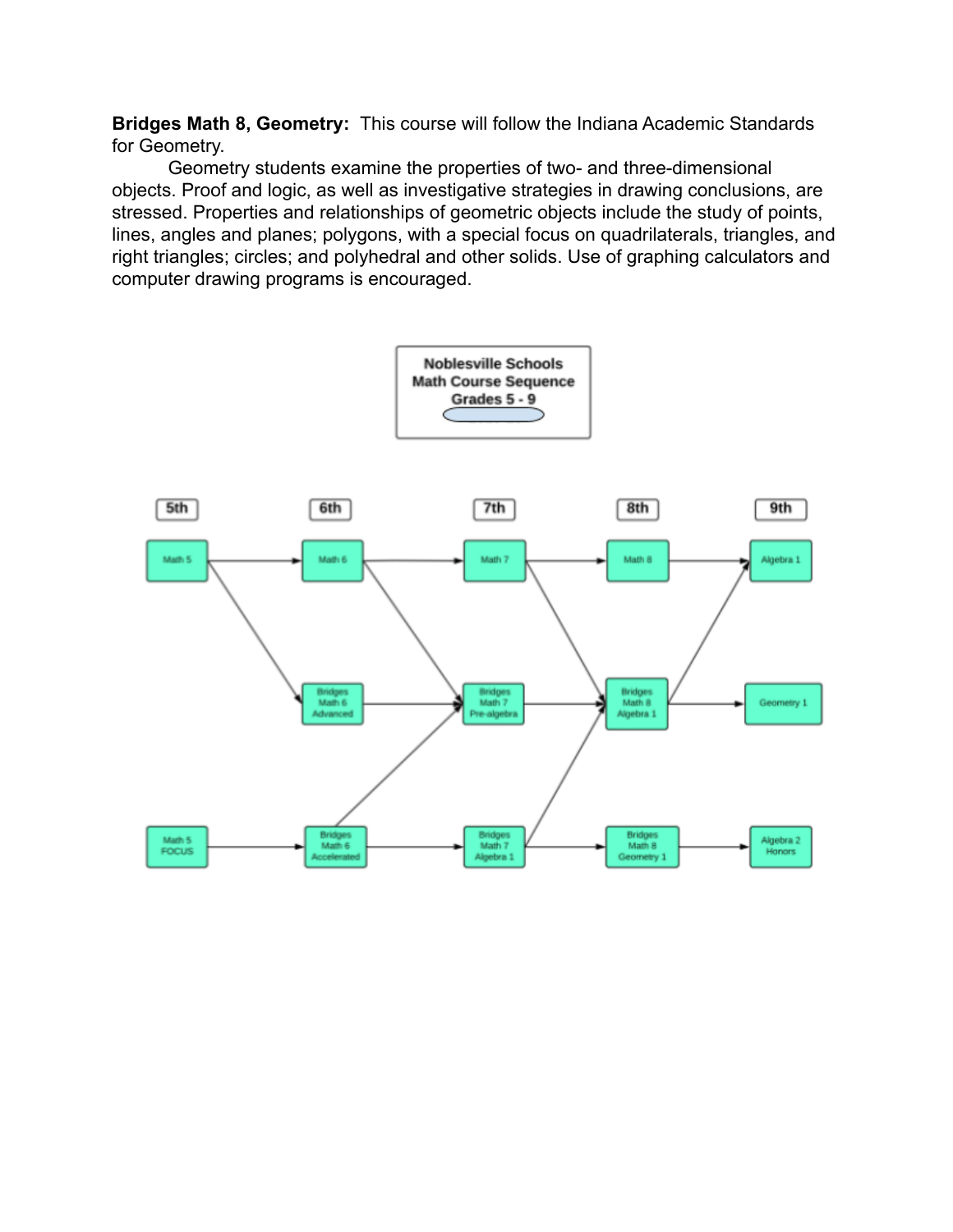

#### **SCIENCE**

#### **Science 6**

NWMS  $6<sup>th</sup>$  grade science class is designed to help students begin to develop the basic skills a scientist might experience and need to be successful. Important note-booking skills, deep/close reading, appropriate amounts of writing, discussion, and lab applications will be the major plan for the year.

Activities will focus on such topics as scientific method, basics of investigative science (inquiry), basic forms of energy and energy transformations, types and properties of waves, structure of our solar system, the interactions of life on the planet, and how nature utilizes energy in the world. In addition, various applications of "non-science" areas (math, history, technology, etc.), and connections that are important in the overall study of science will be included. NWMS Science tries to emphasize the many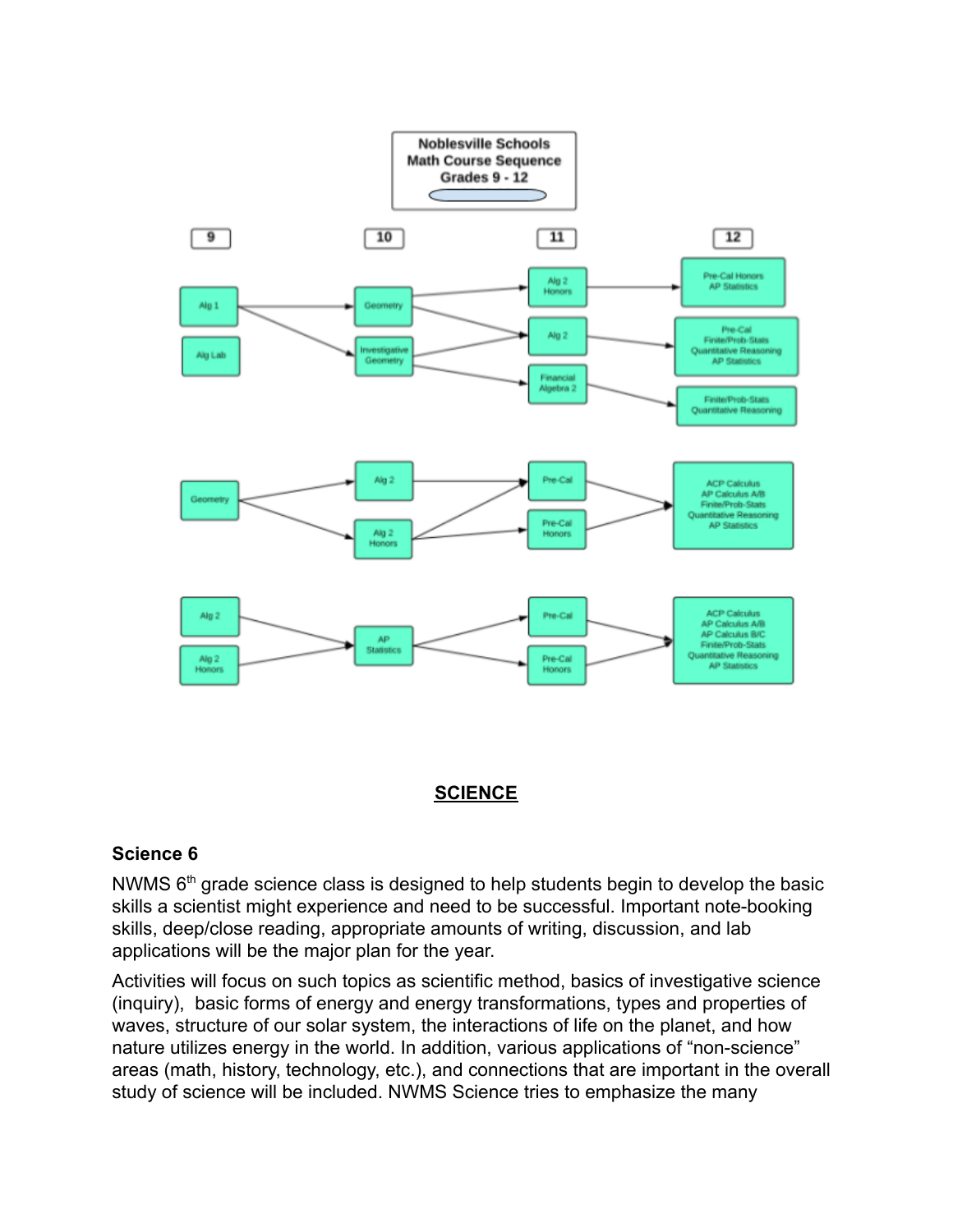important acts and concepts relating to all living and non-living things and their place in our world.

Students will work to increase scientific literacy through reading comprehension, writing strategies, and a wide variety of content oriented methods. Appropriate lab activities and/or projects will be tied directly to the curriculum.

Units of study: Methods of Science (metrics, graphs, etc.), Motion and Energy, Understanding Waves, Exploring the Universe, Interactions of Life (ecosystems/biomes)

# **Science 7**

NWMS  $7<sup>th</sup>$  grade science class is structured to help students solve problems using design-based thinking and engineering skills as a direct result of their own activities, and through indirect inquiry events. Literacy skills, discussions, labs, and creative applications will be integrated throughout the year.

Activities will include investigative science, earth science, cell biology, states of matter, and physics of motion. In addition, integration of "non-science" areas (math, history, technology, etc.), and connections of science are included.

Students work to increase scientific literacy through reading comprehension, writing strategies, and a wide variety of content oriented methods. Standards based lab activities and projects are tied directly to the curriculum.

Units of study: Science Skills, Scientific Method, Rocks & Minerals, Earth's Structure, Geologic Time, Plate Tectonics, Life Characteristics, Cell Biology, Human Body Systems, States of Matter, Physics of Motion

# **Science 8**

NWMS  $8<sup>th</sup>$  grade science class is designed to help students further develop basic scientific skills through inquiry based activities. Note taking skills, close reading, class discussion, and lab applications will be emphasized throughout the year. Activities in this course will introduce students to the major concepts in nature of science, engineering technology, chemistry, biology, and environmental science. Students will increase their scientific literacy by analyzing, evaluating, and critiquing sources of non-fiction text. This will help students make connections that are inherent in the overall study of science using web sites, articles, and other related texts. This will help students become proficient in laboratory investigations and projects.

Units of study: Nature of Science, Atomic Structure, Periodic Table, Chemical Bonds, Chemical Reactions, Genetics, Evolution, Water Cycle, Climate Patterns, and Human Impact on the Environment.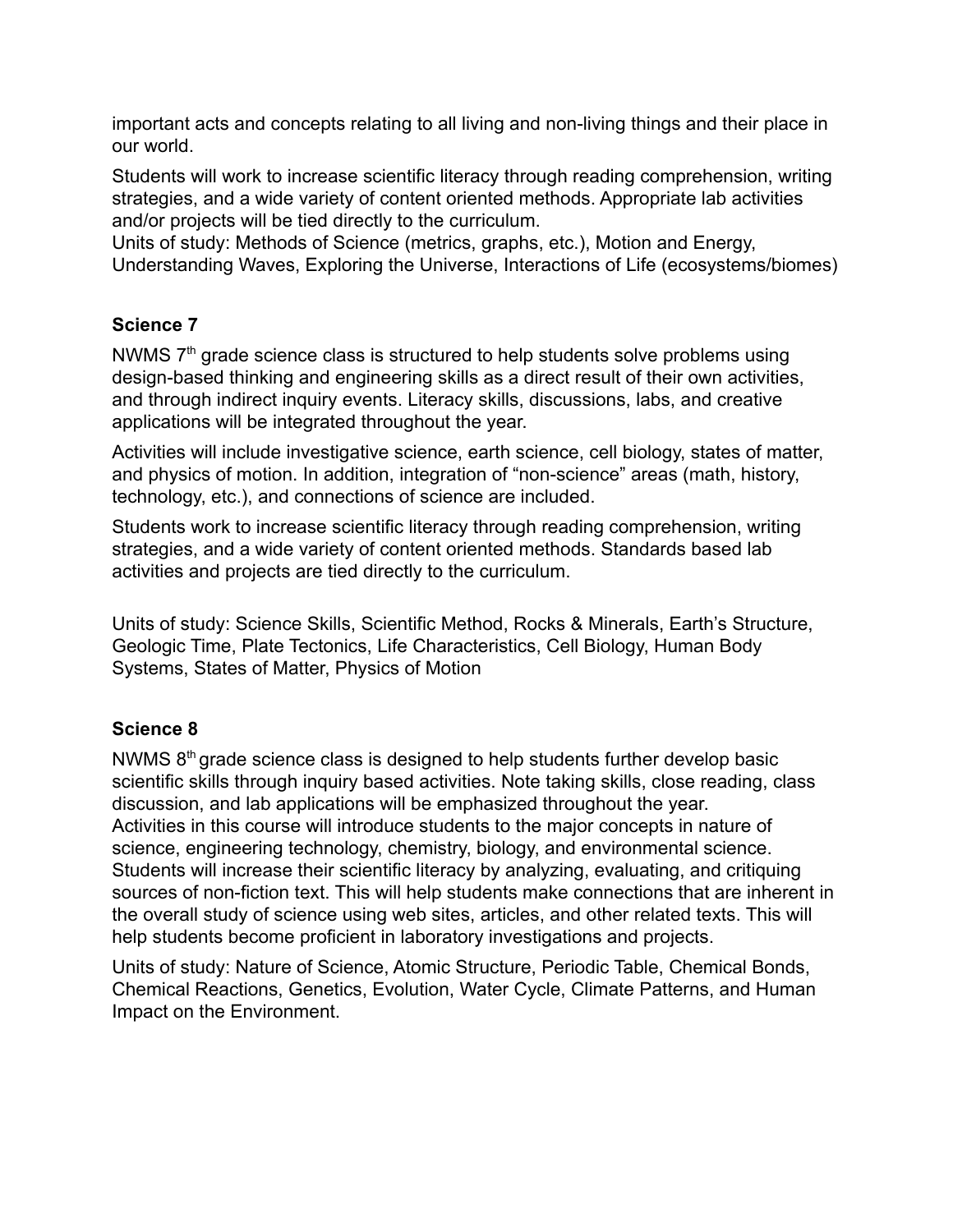## **SOCIAL STUDIES**

## **Social Studies 6**

Sixth grade social studies offer students the opportunity to explore the following topics: map skills, the Government, Trade & Economy, Ancient Rome & Greece, the Middle Ages, Renaissance, Industrial Revolution, Modern Europe, Canada, and Latin America.

## **Social Studies 7**

Seventh grade social studies courses offer students a survey of the Eastern Hemisphere. Students will learn about the distinct cultures and histories of the people inhabiting Africa, Asia, and Australia/Oceania. The goal of the course is to get students to think critically about history and develop certain historical habits of mind through inquiry and analysis. Topics covered include Ancient Civilizations, World Religions, Imperialism, and the Modern World. Writing and analyzing texts are also large parts of what students will experience as they become more familiar with the Eastern World.

## **Social Studies 8**

Eighth grade social studies courses are an introduction to United States History. Courses are largely chronological, beginning with European settlement in North America. The students will then continue through the story of our nation's history, stopping along the way to learn about the various conflicts, challenges, and compromises that made our nation what it is today. Topics covered in this course include Colonization, the American Revolution, the development of our nation's government, the expansion of our nation, and the Civil War. Like the seventh grade course, this one too puts a large focus on learning social studies through writing and analytical reading of relevant materials.

## **WORLD LANGUAGE - 8th grade only**

Learning a language helps students learn how to think. Language learning benefits our students by developing thinking and analytical skills and teaching them how to apply language to improve communication.

## **Spanish, Level One 8th grade**

Middle School Spanish provides instruction that enables students to discuss the many reasons for learning languages and to develop an understanding of the people who speak them. Students will apply effective strategies for language learning and show a willingness to experience various aspects of the culture. Students will have the opportunity to: respond to and give oral directions and to make routine requests in the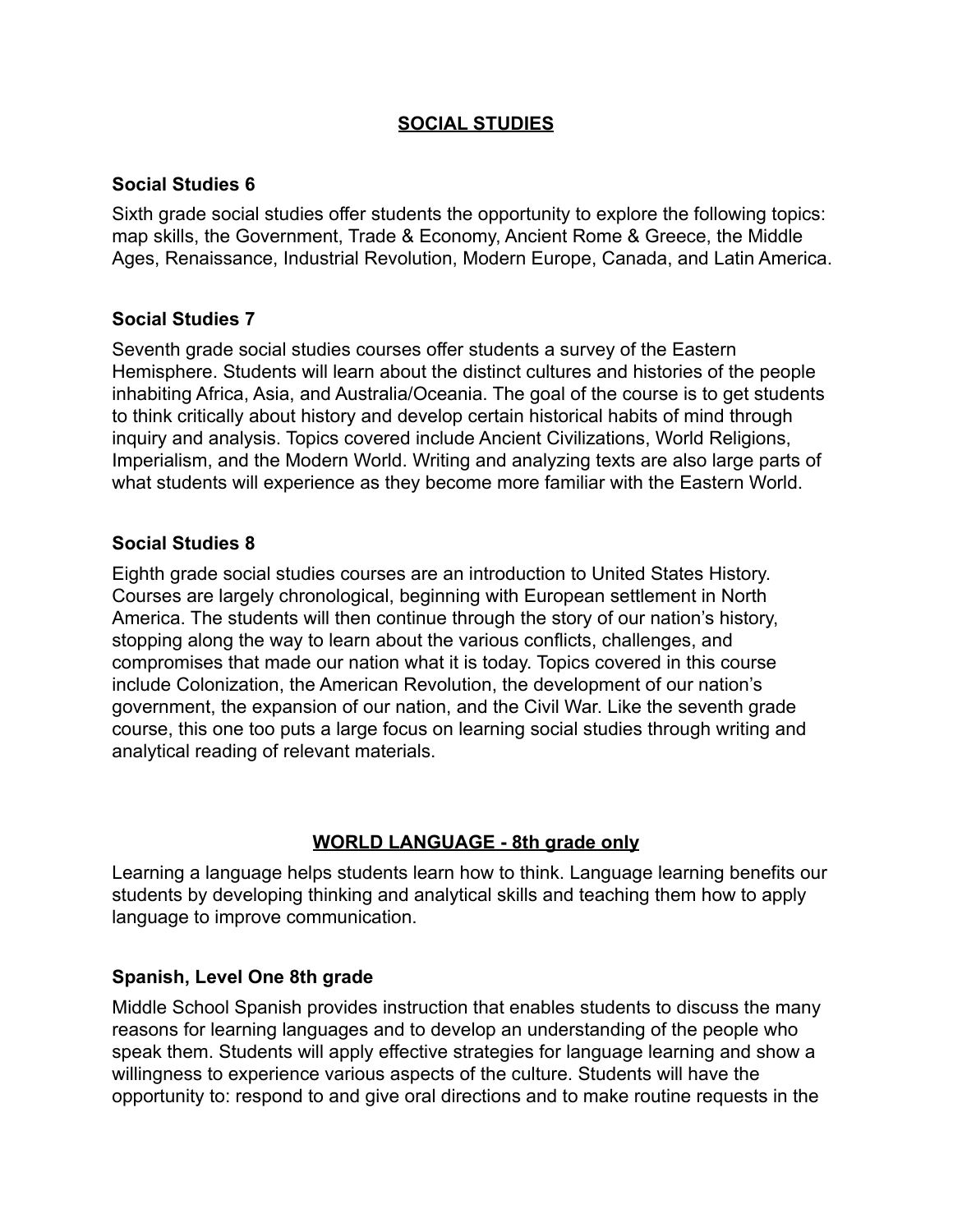classroom & public places; use appropriate forms of address; ask and answer simple questions and participate in brief conversations; read isolated words & phrases in situational contexts; read short narratives on simple topics; write familiar words and phrases in appropriate contexts and respond in writing to various prompts.

# **DIVERSIFIED ARTS CLASSES**

**The following Diversified Arts classes are only 9 weeks long***: Business and Information Technology (BIT), Project Lead the Way (PLTW), Visual Arts, and Exploring Music.* **For students who are in Band, Strings Orchestra, and/or Choir, they will only take 2 of the 4 diversified arts courses: BIT and PLTW, along with 1 semester of Wellness.**

# **BUSINESS AND INFORMATION TECHNOLOGY (BIT) - 9 weeks**

# **6th Grade BIT - "Computer Science/Coding"**

In 6th grade Business and Information Technology, students will explore computer science (commonly referred to as coding). Using a nationally recognized coding curriculum, Code.org, students will learn "what makes a computer, a computer" as well as fundamental programming languages such as HTML and CSS. Students will begin to view websites as a tool for personal expression through creation; rather than consumption. We then transition into programming hardware using dedicated circuit boards. All of our class activities encourage students to think creatively, reason systematically, and work collaboratively.

# **7th Grade BIT - "Personal Financial Literacy"**

At the 7th grade level of Business and Information Technology, students will be introduced to personal financial literacy. They will not only learn the basics of financial responsibility, but what it takes to achieve desired levels of success throughout their lifetime. The course begins with the cornerstone of personal finance: understanding your individual values, needs, and wants. From there, students will begin to build a "budget portfolio" and use real salary data from the Indiana Career Explorer website. The second half of the course will engulf students in the world of commerce. Common adult expenditures, saving/investing expenses, retirement, debit/credit cards, and financial security awareness are just a few of the key topics students will focus on in this course.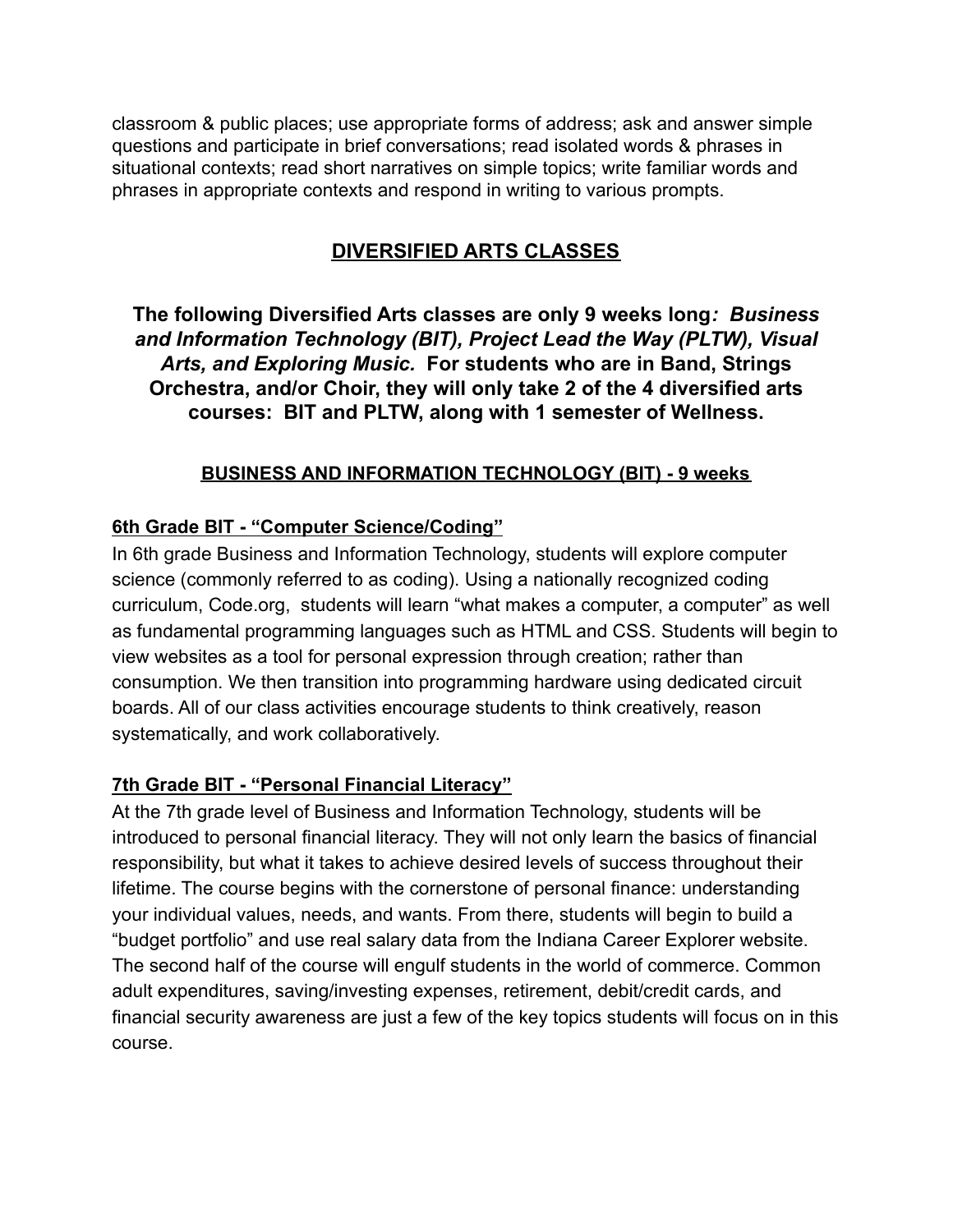## **8th Grade BIT - "Careers"**

Business and Information Technology in 8th grade will focus on career-oriented topics. Students will work on developing their soft skills and establish a deeper understanding of their personality profile in relation to future jobs and occupations. This will include the fundamentals of career research (for both short-term and long-term personal objectives) on the Indiana Career Explorer website as well as best-practices for building a strong financial foundation. Résumés, interview tactics, applications, and a variety of other forms will all be examined in this course. Every student's goal is to have the skills and tools they need to obtain their first job in high school.

# **PLTW - Project Lead the Way - 9 weeks**

Middle school is a time of exploration, a time when students are figuring out what they're passionate about today and how that relates to who they'll become tomorrow. During this transitional time, PLTW Gateway's units **empower students to lead their own discovery**. The hands-on program boosts classroom engagement and excitement, drives collaboration, and inspires "aha! moments" and deep comprehension. And as students engage in PLTW's activities in computer science, engineering, and biomedical science, they see a range of paths and possibilities they can look forward to in high school and beyond.

# **[Design and Modeling](https://www.pltw.org/our-programs/pltw-gateway-curriculum#curriculum-1)** (6<sup>th</sup> Grade)

Students discover the design process and develop an understanding of the influence of creativity and innovation in their lives. They are then challenged and empowered to use and apply what they've learned throughout the unit to design a therapeutic toy for a child who has cerebral palsy.

# **[Automation and Robotics](https://www.pltw.org/our-programs/pltw-gateway-curriculum#curriculum-2)** (7th Grade)

Students learn about the history and impact of automation and robotics as they explore mechanical systems, energy transfer, machine automation, and computer control systems. Using the VEX Robotics® platform, students apply what they know to design and program moving signs, dragsters, and more.

# **[Medical Detectives](https://www.pltw.org/our-programs/pltw-gateway-curriculum#curriculum-10)** (8<sup>th</sup> Grade)

Students play the role of real-life medical detectives as they collect and analyze medical data to diagnose disease. They solve medical mysteries through hands-on projects and labs, measure and interpret vital signs, dissect a sheep brain, investigate disease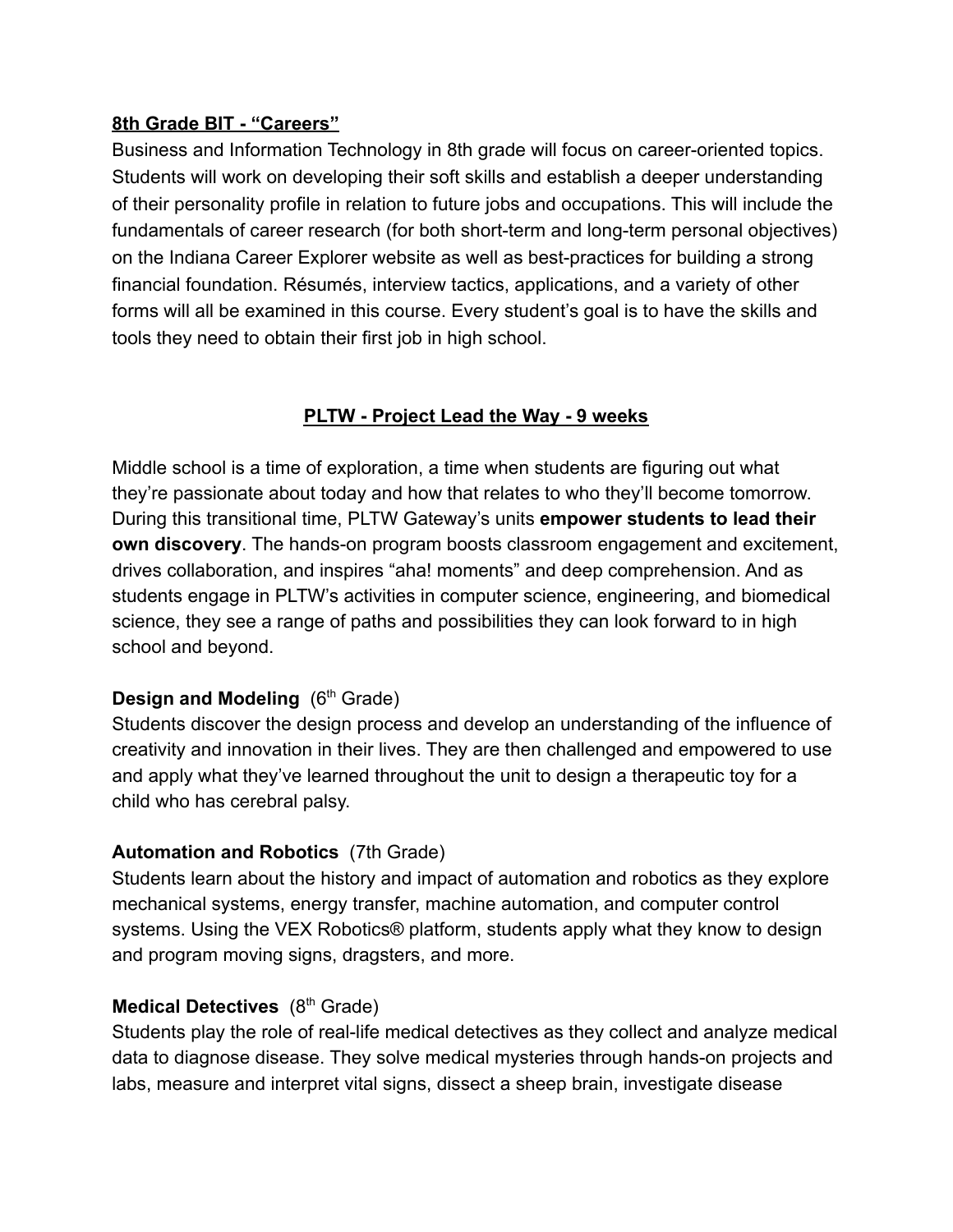outbreaks, and explore how a breakdown within the human body can lead to dysfunction.

## **VISUAL ARTS - 9 weeks**

The Middle School program in visual art is designed to build on the skills students have developed in the elementary visual art program. The visual art sequence prepares students to enter the high school fine arts program where they may choose from a variety of classes to fulfill the fine arts graduation requirement. Students will focus on developing skills, which include drawing, painting, sculpture, ceramics, and collage. They will have the opportunity to experiment and refine skills using a variety of art media. Elements and principles of design will be emphasized in each project.

## **Exploring Art - 6th grade**

This class is designed to provide an overview of Visual Arts while studying a broad variety of art tools and materials. With an emphasis on art careers, this course is designed to develop higher-level thinking, art-related technology skills, art criticism, art history, and aesthetics. The goal is to open students' eyes to a boarder view of art and to better understand how art and design affect every aspect of their daily lives, from the shoes on their feet, to the books they carry at school, to the movies they see on a Friday night. Students will be introduced to self-assessment as a means to better understand how to be objective about and improve their artwork.

# **2-Dimensional Art - 7th grade**

This class is designed to further develop a student's art skills, techniques and vocabulary introduced in 6th grade art, with an emphasis on the Elements of Art. This advanced exploration in 2-dimensional media will emphasize honing their drawing technique. Students will use research and sketching as tools for planning and creating their studio artworks. Students will be introduced to the critique process which includes describing, analyzing, interpreting, and judging works of art. To summarize their work and further develop their skills of self expression, students will be asked to evaluate and assess their own knowledge, progress, and level of proficiency.

## **Art Studio - 8th grade**

This class is designed to further develop skills, techniques, and vocabulary from 7th grade art. Students will learn how to use the Principles of Design as a guide for combining the Elements of Art. Student's studio works will be inspired by researching and reading what they have compiled about an artist, art style, or art movement. Students will learn to understand and appreciate the thinking process of an artist. Students will be challenged to problem-solve utilizing high level thinking skills, including abstract thought and expression.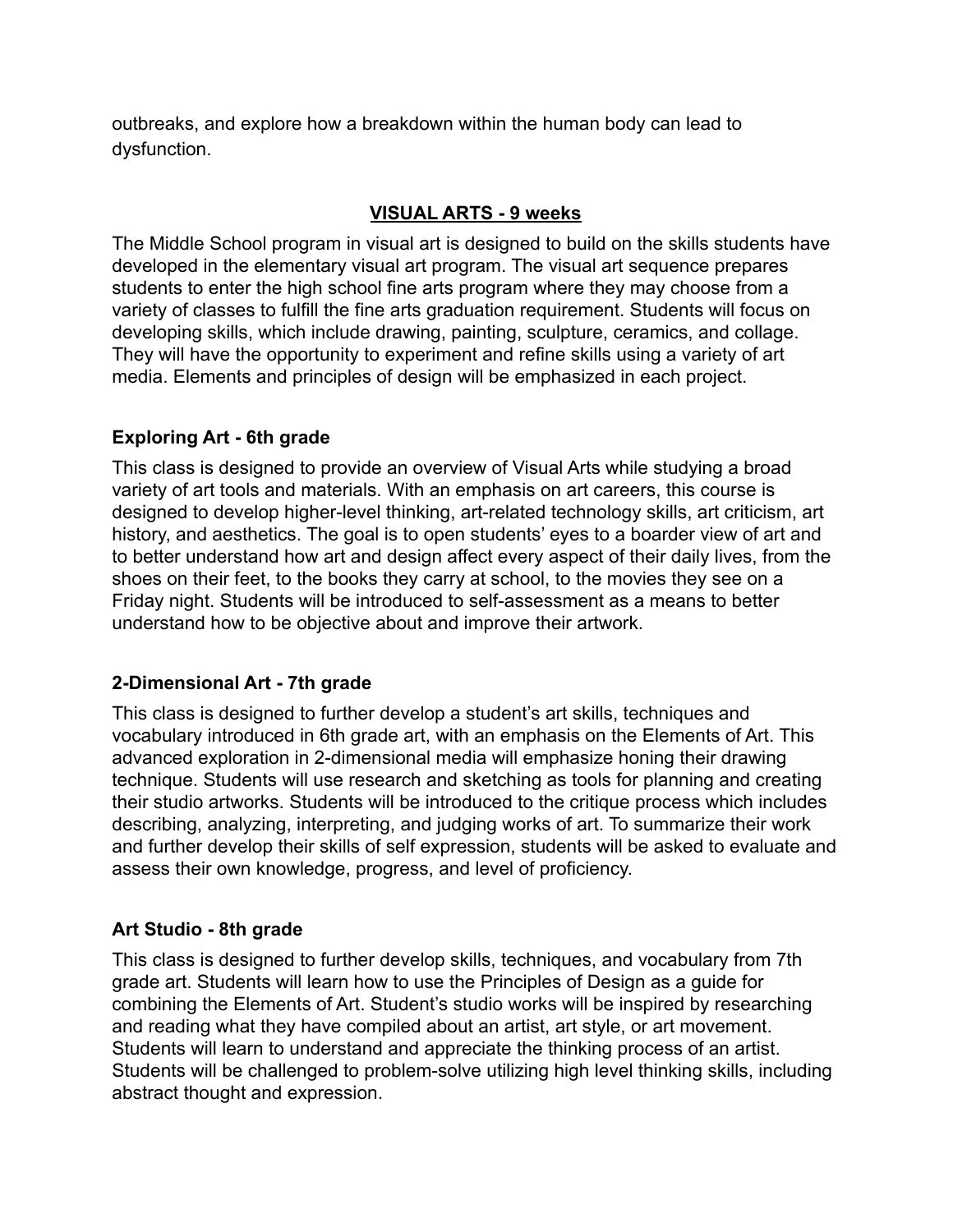## **EXPLORING MUSIC - 9 weeks**

## **World Drumming - 6th grade**

Expanding on elementary music experience and knowledge, students will review basic elements of music, exploring music through the multifaceted world of percussion.

This course will focus on African drumming while exploring the rich history and culture of music. Students will participate in collaborative percussion ensembles in the style of various drumming traditions. Students will develop music and percussion skills including, but not limited to: proper drum technique, echo drumming and singing patterns, rhythmic composition, ensemble technique, improvisation, identifying the instruments and culture while having greater respect for the people represented through the traditions studied.

## **Xylophones - 7th grade**

Expanding on previous music experience and knowledge, students will review basic elements of music, exploring music through the multifaceted world of xylophones and other mallet instruments.

Students will participate in collaborative percussion ensembles in the style of various musical styles including Orff. Students will develop music and percussion skills including, but not limited to: proper mallet technique, an understanding of keyboard geography, rhythmic composition, ensemble technique, and improvisation.

#### **Guitar - 8th grade**

Continuing to expand on previous music experience and knowledge, students will continue to review basic elements of music notation and explore elements of pitch, rhythm, harmony, composition, and history through guitar instruction while learning best practices of guitar technique.

Students will master basic guitar skills including proper technique (left hand and right hand), song learning, note reading, rhythmic skills, fingerboard geography, musical style, interpretation, tuning, simple chords, reading tablature, performing simple improvisation, and composition. Students will learn to use electronic media resources like Finale to enhance their learning. Students will experience this through the context of folk and popular music with an emphasis on music from the United States.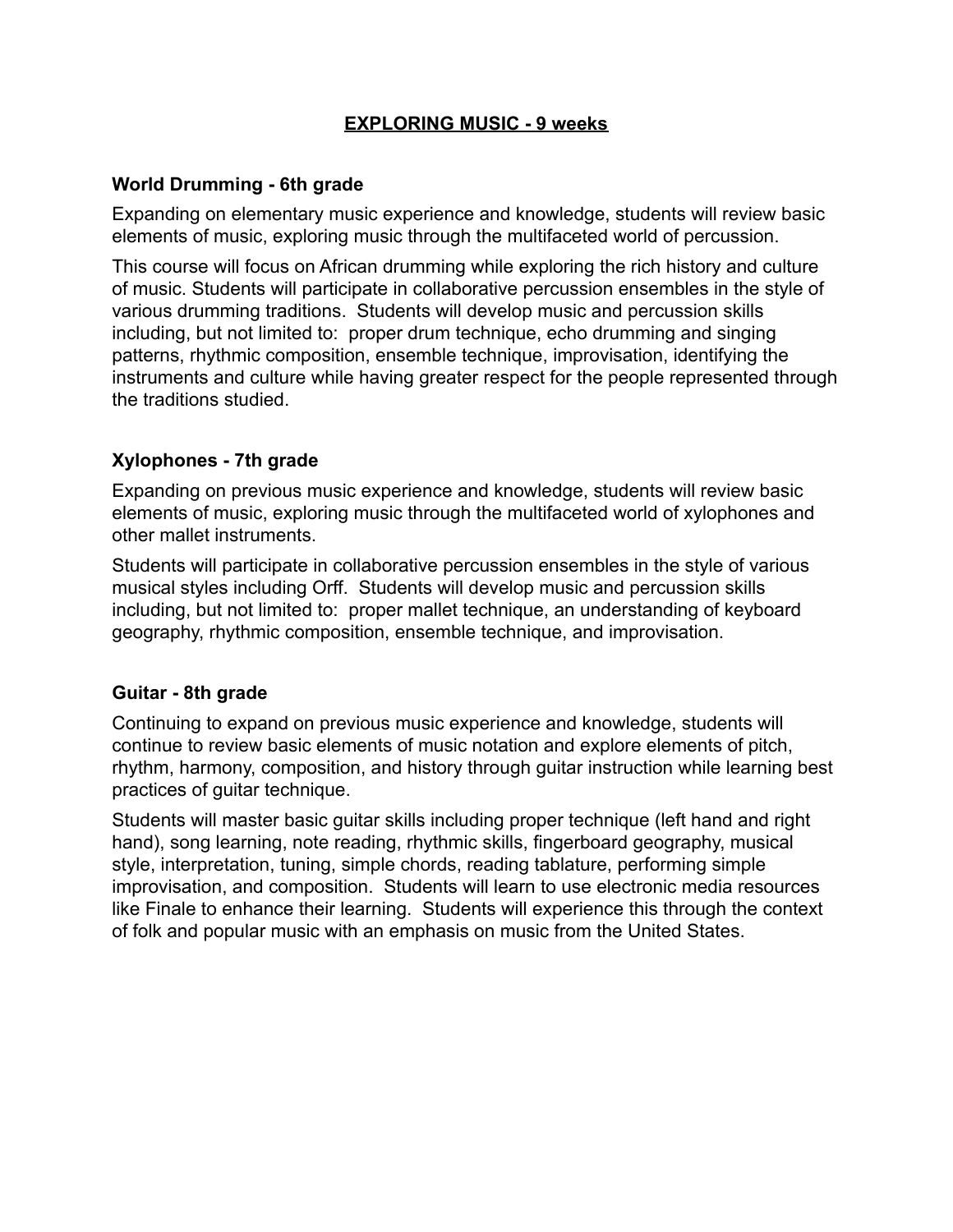## **PERFORMING ARTS - full year**

## **Band 6, 7, 8**

Students are provided an opportunity to study music on traditional band instruments including: flute, oboe, clarinet, bassoon, saxophone, french horn, trumpet, trombone, baritone, tuba, or percussion. Students will master the fundamentals of music performance including tone quality, intonation, balance, blend, phrasing, dynamics, articulation, rhythm, melody, while learning to read music. The course progresses logically and is designed to take students with no previous musical experience to becoming proficient musicians on their chosen instrument.

## **Strings Orchestra 6, 7, 8**

Students are provided an opportunity to study music on traditional string instruments including: violin, viola, cello, and bass. Students will master the fundamentals of music performance including tone quality, intonation, balance, blend, phrasing, dynamics, articulation, rhythm, melody, while learning to read music. The course progresses logically and is designed to take students with no previous musical experience to becoming proficient musicians on their chosen instrument.

## **Choir 6, 7, 8**

Students are provided an opportunity to study music using their voices. Students will master the fundamentals of music performance including tone quality, intonation, balance, blend, phrasing, dynamics, articulation, rhythm, melody, while learning to read music. The courses progress logically and are designed to take students with no previous musical experience to becoming proficient vocalists.

#### **Band/Choir or Strings Orchestra /Choir**

Students can also choose to split their time between both Band and Choir **or** Strings Orchestra and Choir if they would like to participate in both.

#### **WELLNESS - full year or 1 semester**

Wellness is divided into 2 components based on Indiana Standards - Lifetime Fitness (Physical Education) and Healthy Lifestyles (Health & Wellness). All standards are taught concurrently each semester within one class commonly called "Wellness." Students will have wellness for a full year or if they are taking Band/Strings Orchestra/Choir they will have it for one semester.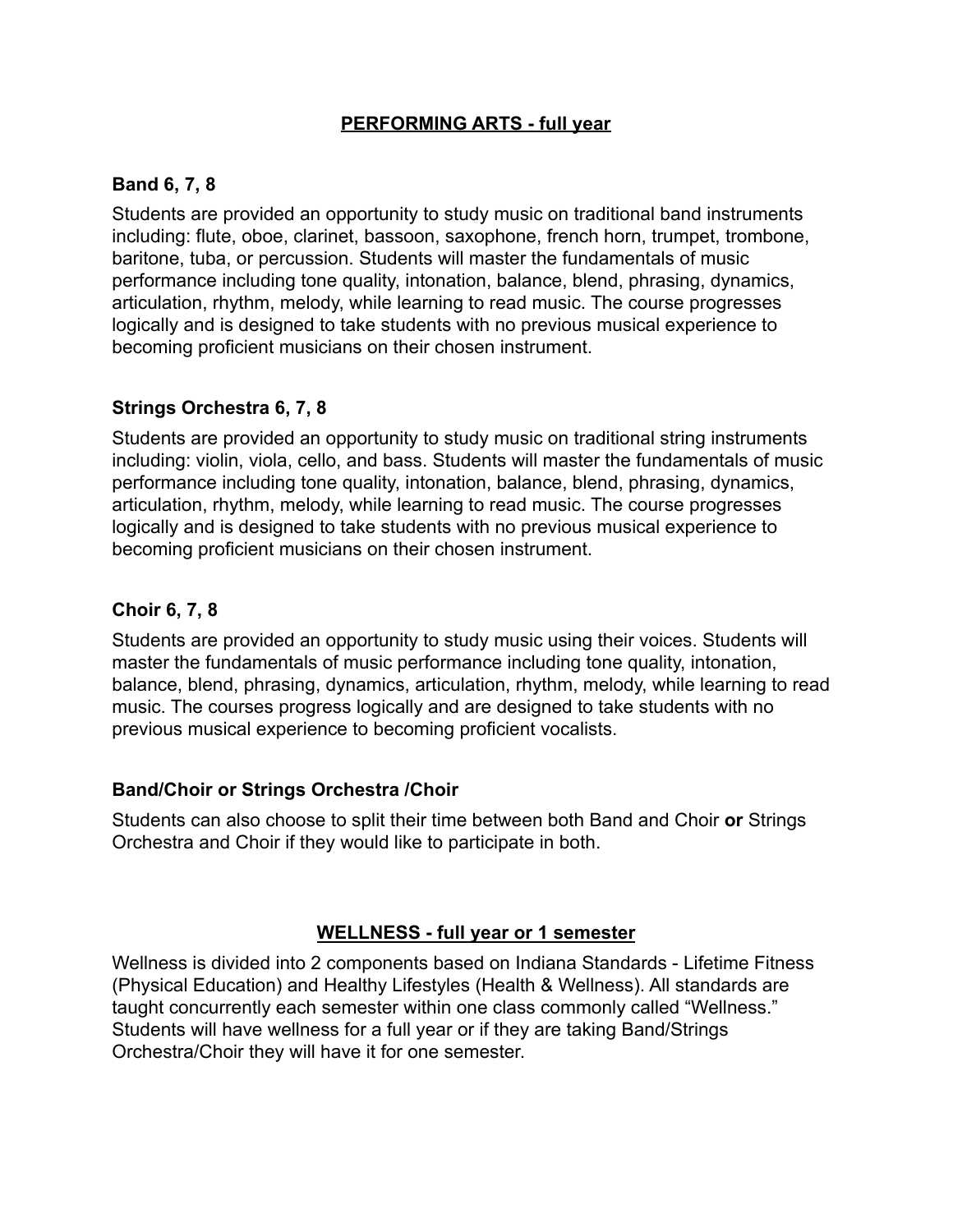#### **Physical Education 6**

For Lifetime Fitness, students will participate in different sports and activities. In 6th grade, students are introduced to a variety of games including ultimate football, team handball, volleyball, and base games (just to name a few). Routine workouts in our fitness center and quarterly fitness testing will also be conducted.

## **Health & Wellness 6**

For Healthy Lifestyles, students will explore various topics that promote positive healthy decisions. In 6th grade, students are introduced to journaling about their components of fitness and recording kind acts/gestures performed for their school and community. Students will also receive instruction from the "Creating Positive Relationships" curriculum, which teaches students what to expect as they progress through puberty with physical, emotional, social, and mental changes.

## **Physical Education 7**

For Lifetime Fitness, students will participate in different sports and activities. In 7th grade, students are introduced to a variety of games including tennis, pickleball, badminton, and rugby (just to name a few). Routine workouts in our fitness center and quarterly fitness testing will also be conducted.

#### **Health & Wellness 7**

For Healthy Lifestyles, students will explore various topics that promote positive healthy decisions. In 7th grade, students are introduced to journaling about their "whole person circle" and researching local community exercise options. Students will also learn about outdoor education from the Indiana Department of Natural Resources, which emphasizes off-road vehicle, fishing, hunting, and trapping safety. Students will also receive instruction from the "Creating Positive Relationships" curriculum, which includes practicing refusal skills to help students learn how to abstain from risky situations.

## **Physical Education 8**

For Lifetime Fitness, students will participate in different sports and activities. In 8th grade, students are introduced to a variety of games including ultimate frisbee, lacrosse, basketball, and SHARBADE (just to name a few). Routine workouts in our fitness center and quarterly fitness testing will also be conducted.

#### **Health & Wellness 8**

For Healthy Lifestyles, students will explore various topics that promote positive healthy decisions. In 8th grade, students are introduced to journaling about digital advertisements and tracking their device screen time. Students will also learn about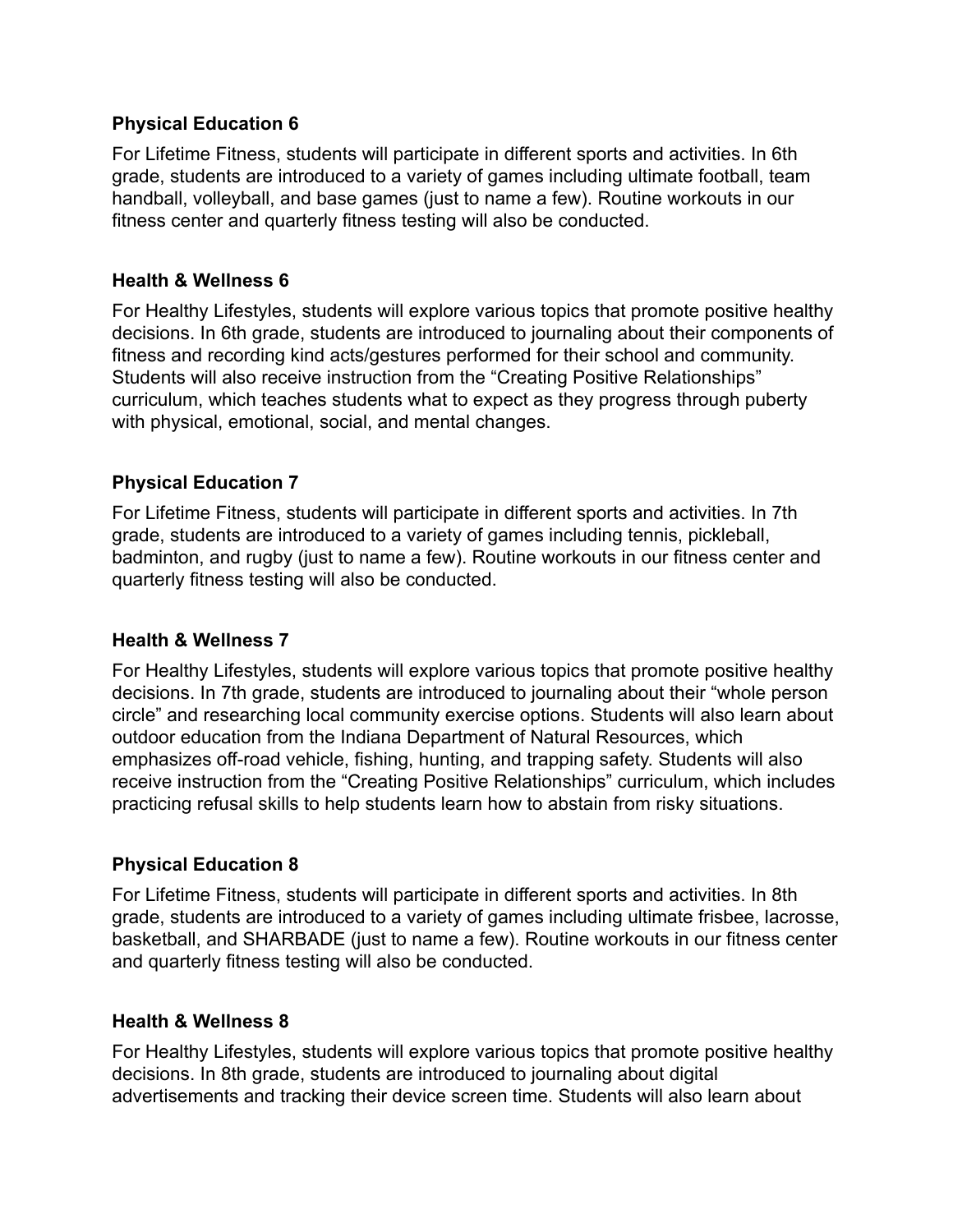dating safety from PREVAIL and boating safety from the Indiana Department of Natural Resources. Students will also receive instruction from the "Creating Positive Relationships" curriculum, which includes identifying when a healthy relationship begins to become unhealthy.

# **INTERVENTION**

## **Basic Skills Development (BSD)**

Basic skills development is designed to assist students develop executive functioning (EF) and social skills. EF skills allow students to improve focus, sustain effort and memory, and/or gauge the need for accommodations in order to complete a task, anticipate, manipulate, or store information. Students will start with reflection and goal setting, then move into practice all while self-monitoring progress and attempting to utilize the strategies that will be taught in the course. (Students enrolled in this class are determined by school personnel.)

## **Language Arts Lab**

Language Arts Lab is a research based intervention class designed to assist students develop critical thinking skills while reading. Classes are taught at the students grade level reading ability, and the curriculum is individualized to best meet the students needs and learning style. Classes are set up with leveled instruction, guided reading instruction and independent reading instruction. Reading strategies include summarizing, predicting, making connections, analyzing, and inferring. (Students enrolled in this class are determined by school personnel.)

#### **Math Lab**

Math Lab is designed to assist students acquire the prerequisite math skills needed in order to be successful in the general education curriculum. Classes are taught at the students grade level ability, and the curriculum is individualized to best meet a students need and learning style. The course is designed to assist students apply and support math skills used in the general education curriculum by pre-teaching and re-teaching specific skills needed in the general education math class. (Students enrolled in this class are determined by school personnel.)